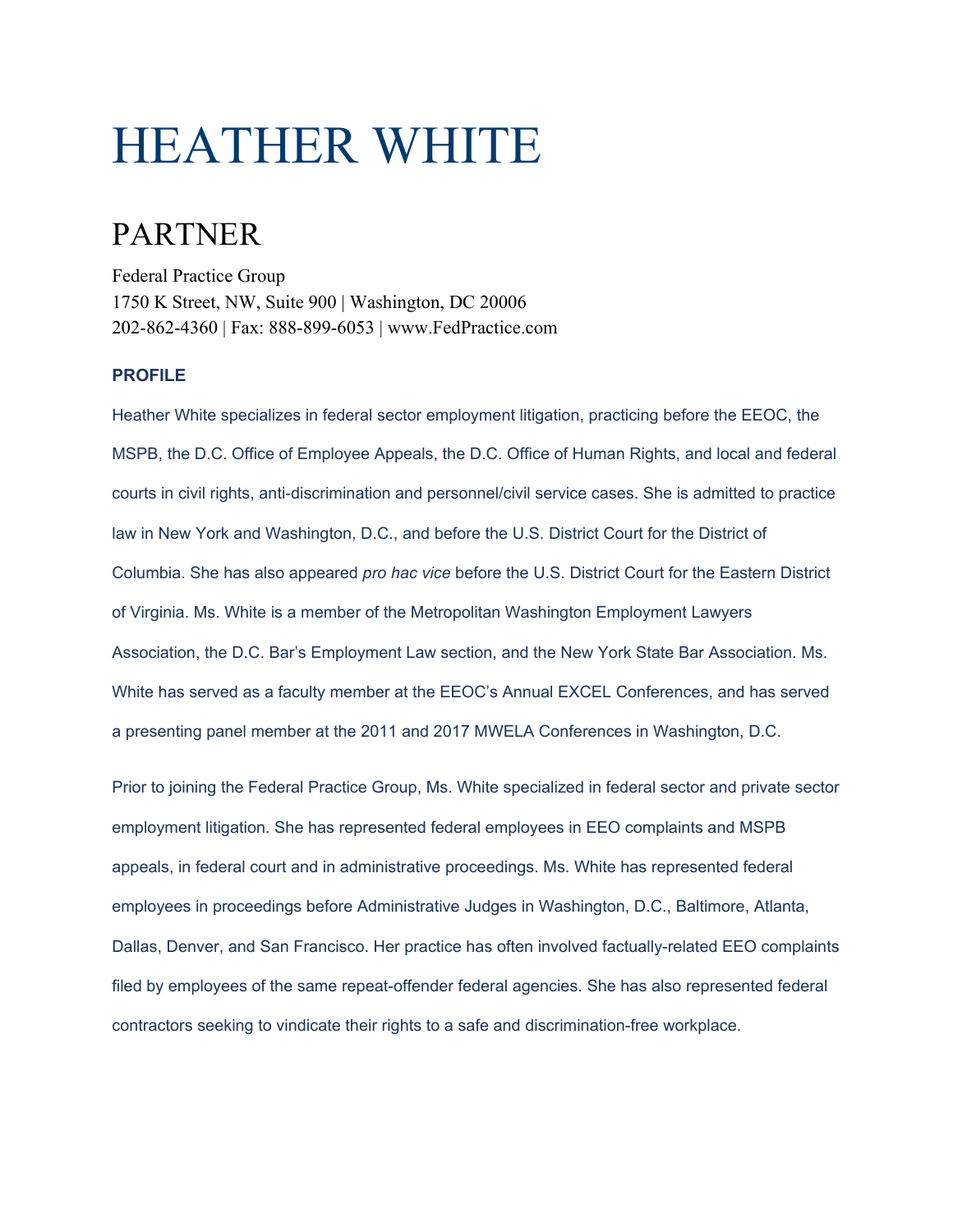Ms. White's first job after law school was with a Union-side law firm in Upstate New York which specialized in labor law and employment litigation before the National Labor Relations Board, the New York State Division of Human Rights, and federal and state courts.

Ms. White graduated from The College of William & Mary in Virginia (B.A., 1995) with Honors in International Relations (specializing in Russian Area studies). She earned a graduate degree at Georgetown University, also in Russian and Eurasian Studies (M.A.,1998). She attended Tulane University Law School (J.D., 2003), completing Tulane's common law curriculum. During all three years of law school, she clerked for the Innocence Project New Orleans, a non-profit legal organization specializing in non-DNA-based exonerations of people wrongfully convicted and sentenced to life without parole in Louisiana state prisons. In 2003 she was awarded Tulane's McSherry Award for Outstanding Public Service for her years of work with IPNO. Ms. White also served as the Senior Articles Editor of Tulane's Journal of American Arbitration. She is the author of *Clear and Unmistakable: The Third Circuit's Specificity Requirements for Contractual Waiver of the Federal Arbitration Act*, 1 J.Am. Arb. 285 (2002).

#### **CREDENTIALS**

- J.D., Tulane University Law School
- M.A., Georgetown University
- B.A. with Honors, The College of William and Mary

#### **EXPERIENCE**

**Complainant v. Agency**, August 2018 – Ms. White settled a non-promotion complaint brought by an employee alleging gender and age discrimination, including the promotion and payments into the retirement system so the client received credit for the years she was denied the promotion due to discrimination.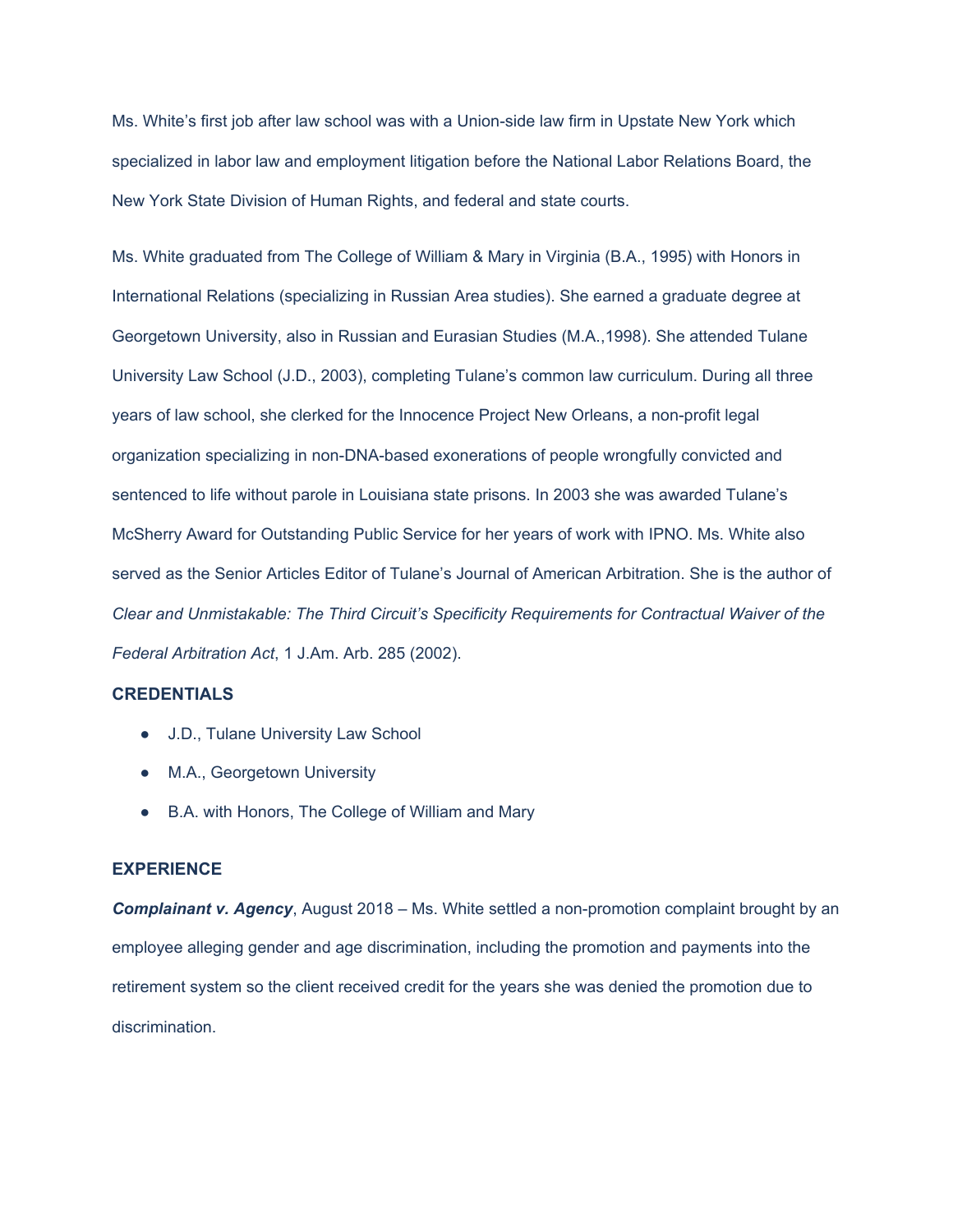*Complainant v. AAFES*, February 2018 – Ms. White won findings of race discrimination and reprisal in an EEO complaint brought by an employee regarding unfairly low ratings he received two years in a row. The agency did not appeal.

*Complainant v. FERC*, September 2018 – Ms. White negotiated a six-figure settlement on behalf of a client alleging a hostile work environment and reprisal.

*Plaintiffs v. Department of Education*, January 2017 – Ms. White obtained a seven-figure settlement in a ten-year federal lawsuit in which she represented a group of former employees of the Department of Education in a complaint alleging disability and age discrimination, stemming from a 2005 Reduction in Force ("RIF").

*Complainant v. Dept. of Veterans Affairs*, December 2016 – Ms. White reached a six-figure settlement for an employee who was terminated due to reprisal, disability, and gender discrimination.

#### **AWARDS & MEMBERSHIPS**

- American Bar Association
- New York State Bar Association
- Washington D.C. Bar Association, Employment Law Section

#### **INSIGHTS**

- [Heather White Discusses Recent Court Opinion Involving the Hatch Act](https://fedpractice.com/2020/08/07/heather-white-a-partner-at-the-federal-practice-group-discusses-a-recent-court-opinion-involving-the-hatch-act/)
- [Heather White writes a column on USPS protocols for workers coming back to work](https://fedpractice.com/2020/06/05/heather-white-a-partner-at-the-federal-practice-group-writes-a-column-on-usps-protocols-for-workers-coming-back-to-work/)
- [Heather White penned an article for](https://www.fedsmith.com/2020/04/02/only-things-immune-coronavirus-eeo-mspb-deadlines/?fbclid=IwAR21CMsV1QX3H-VlBsAiyxQEqsJ8eBrCcBXSwGFFCr6HQH1aYIyA2NXl-a4) [FedSmith, Inc.](https://www.facebook.com/fedsmith.inc/?__tn__=K-R&eid=ARDE7sm8WYttzv0k2mxiHg3Do-m1C6maeSo24n_ueic9gBNRDH3Efon8KPZD1U4bUsQXIFLWvpin-SDT&fref=mentions&__xts__%5B0%5D=68.ARADaSH9jQIrR8NjLPW0vE1T6FVcm-Wfh82JbhhQpQ9dfb8KcdbtKcy7onVm9CsTRQXn0QqoCUWD8ISzip6NwUTyFDyFs7RGenIkH3bEn3QDQN1l9mMHoo81wAhMtUu7-KJEENfdaCWCpy27ssTGTsrvU9aLeYiEf3DPJt0AR3m-kTNJjHSR3TiXw5O3zDxZ0gZ_4hwN_qGxEpi0H9vAVkVNFrM6vrh902dPAqrS-zC0YlWUISWdj1ur8zDjQwSkD3ZlGSEAEMgmFLr6BUbhLA9RAfddEEjU0OU770RZwIfxxVBvzXGjhDgoJCtpscjGIrOD1AqL4AfPOkvsECIwUOPlzQ) [on EEO complaint and adverse action](https://fedpractice.com/2020/04/17/government-contracting-coronavirus-and-the-defense-production-act/?fbclid=IwAR1DyDJKVPEu1sb7fbgXyjNFqCUrOScCo_nNhOrlq1rf7iTqF0qqIaRbL6U) [deadlines](https://fedpractice.com/2020/04/17/government-contracting-coronavirus-and-the-defense-production-act/?fbclid=IwAR1DyDJKVPEu1sb7fbgXyjNFqCUrOScCo_nNhOrlq1rf7iTqF0qqIaRbL6U)
- [Heather White sheds some light on federal employment age discrimination laws when she](https://federalnewsnetwork.com/workforce/2020/04/scotus-clarifies-age-discrimination-statute-for-feds/?fbclid=IwAR0Ibg9KrBZ_pHQYQXoozEeYPs0sbmtA7h3Edp3fkvee6PwvwF8zYnfjAD0) [was interviewed by Tom Temin's radio show Federal Drive, on](https://federalnewsnetwork.com/workforce/2020/04/scotus-clarifies-age-discrimination-statute-for-feds/?fbclid=IwAR0Ibg9KrBZ_pHQYQXoozEeYPs0sbmtA7h3Edp3fkvee6PwvwF8zYnfjAD0) [Federal News Network](https://www.facebook.com/FedNewsNetwork/?__tn__=K-R&eid=ARAsDciYRdIdnr_sCg3u5dkD6uQFBY4Dpl8VCQ0CaUULDKf3E-YrRgohj7BJjY8DiSwxwqkiaYgWbdo1&fref=mentions&__xts__%5B0%5D=68.ARDZXAAPWXT1vAG-mYSjOgixXkyS7jED3viQ0QhxN4JFrVkVd_5OnQ3Nbdp2itdIpvGvef6QNkTSY5N3udCTRHWQ05L_KffkjoIDj-J8aKGYfODc3EUFxZwD27JDrL6PG67zkYaCzChpJ1RzG68KxIiq1JUqhsUob_n0GZPlLzc2Y1mxInhhUanvJs9FOaeTcqeGRcauFrI0xFJtK5yDnypoxxCAaISBdGpOAlUHK5ZYKeqvbfitys3KIutlh14gRfGTfSuFA6yDGUIODEJkvmo5RCZ-78kpZN6QgKwW9JSM9Tjqg6v8VapxiQTDTK3QVHlXIgi7y0ZxVK4KGy2p7zykgw)
- [Heather White Speaks with ProPublica about USPS Fighting Worker's Claims Since 2007](https://fedpractice.com/2020/02/24/heather-white-a-partner-at-the-federal-practice-group-speaks-with-propublica-about-usps-fighting-workerss-claims-since-2007/)